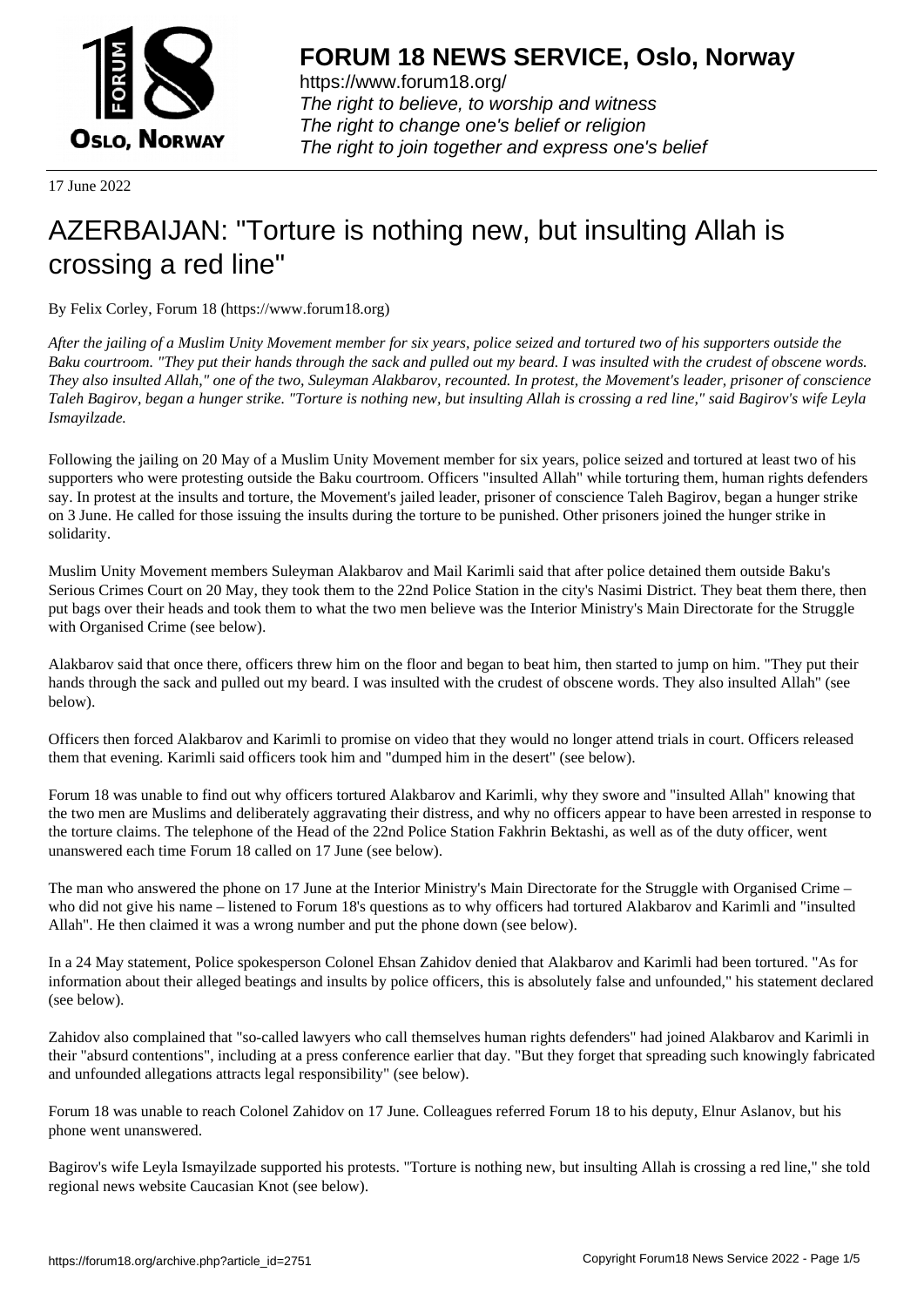main thing for him is the recognition by the state of the very fact of blasphemy and the beginning of an investigation," Bagirov's lawyer Bahruz Bayramov declared on 10 June (see below).

## State-imposed Islam only

The regime is determined to prevent any exercise of freedom of religion or belief by Muslims which is outside its control. It has closed down independent mosques and movements and has subjugated administration of all mosques, the appointment and removal of all clergy, college teaching of Islam and publication of Islamic materials (https://www.forum18.org/archive.php?article\_id=2749) to the State Committee for Work with Religious Organisations.

The regime moved quickly to crush the Muslim Unity Movement, which Bagirov leads, after its launch in January 2015. The Movement has both religious and political goals (https://www.forum18.org/archive.php?article\_id=2205) and aims to unify the Islamic and secular opposition to the regime of President Ilham Aliyev.

Another Shia Muslim Imam, Sardar Babayev, remains under investigation (https://www.forum18.org/archive.php?article\_id=2750) after eight months' detention. Arrested by the State Security Ministry (SSM) secret police in October 2021, he is being investigated on treason charges, which he denies. He has already served a three-year jail term handed down in 2017 for leading meetings for Islamic worship, after having gained his religious education outside Azerbaijan.

## **Torture**

The United Nations (UN) Convention against Torture and Other Cruel, Inhuman or Degrading Treatment or Punishment (https://www.ohchr.org/en/instruments-mechanisms/instruments/convention-against-torture-and-other-cruel-inhuman-or-degrading), which Azerbaijan acceded to on 16 August 1996, defines torture as: "any act by which severe pain or suffering, whether physical or mental, is intentionally inflicted on a person for such purposes as obtaining from him or a third person information or a confession, punishing him for an act he or a third person has committed or is suspected of having committed, or intimidating or coercing him or a third person, or for any reason based on discrimination of any kind, when such pain or suffering is inflicted by or at the instigation of or with the consent or acquiescence of a public official or other person acting in an official capacity".

Under Article 6 of the Convention Azerbaijan is obliged to arrest any person suspected on good grounds of having committed torture  $(\text{https://www.forum18.org/archive.php?article id=2429})$ . Under Article 4 Azerbaijan is obliged to try them under Criminal law which makes "these offences punishable by appropriate penalties which take into account their grave nature".

Police and secret police officers, as well as prison staff, have frequently used physical and psychological torture over many years, including against those exercising their freedom of religion or belief.

Imam Bagirov was subjected to "severe torture" and a broken nose (https://www.forum18.org/archive.php?article\_id=2143) while in detention at the Interior Ministry's Main Directorate for the Struggle with Organised Crime in December 2015.

Of 18 Muslims jailed in January 2017 for their alleged involvement with the Muslim Unity Movement, 17 testified in court that they were tortured (https://www.forum18.org/archive.php?article\_id=2205) by officers of the Interior Ministry's Main Directorate for the Struggle with Organised Crime in Baku, and by police. Among the testimonies of torture, Imam Bagirov stated: "It is one thing to beat or put an electric current through a person, but we are speaking here of horrific tortures." No officials were arrested or tried for torturing the prisoners of conscience.

In January 2017, 15 police officers raided a home in Barda where Jehovah's Witnesses were meeting for prayer and study. Officers took all 18 people to Barda District Police Station. One officer, Vuqar Mammadov, hit a female Jehovah's Witness, pulled her hair and threatened her with a sexual assault (https://www.forum18.org/archive.php?article\_id=2429).

The regime has repeatedly dismissed almost all allegations of torture. In its response to the United Nations Committee Against Torture, submitted on 8 January 2020 (CAT/C/AZE/5

(https://tbinternet.ohchr.org/\_layouts/15/treatybodyexternal/Download.aspx?symbolno=CAT%2fC%2fAZE%2fQPR%2f5)), it claimed that two prison officers had been reprimanded in 2017, while five police officers faced criminal investigations in 2018-9 over torture of detainees, one of whom died as a result of "illegal acts".

The regime claimed that its investigation into torture of Bagirov and another prisoner Abbas Huseynov "concluded that the information on illegal acts .. could not be confirmed". "They were subjected to no illegal physical pressure."

## Protests against long jail term

Plain clothes officers arrested Muslim Unity Movement member Razi Humbatov in a village near Baku on 7 July 2021 and he has been held since then. Members of the Movement – which he joined five years ago - believe he was arrested because of his criticism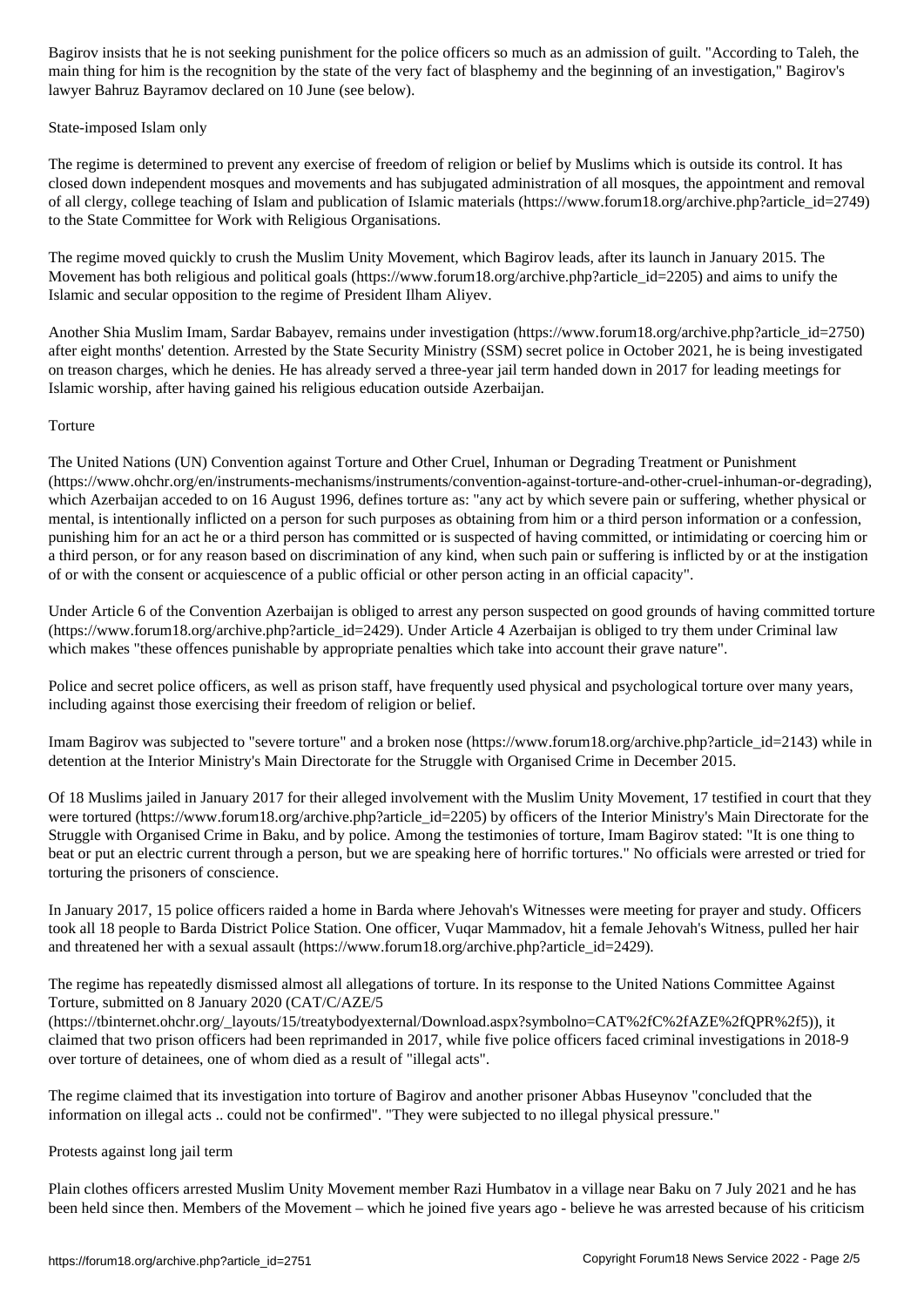At the end of his closed trial on 20 May at Baku's Serious Crimes Court, the Judge sentenced Humbatov to six years' imprisonment on drugs charges, local media reported. He insisted that the charges were fabricated.

Several dozen fellow Muslim Unity Movement members and supporters protested against Humbatov's trial outside the court. Police tried to keep the protestors away from the building, arresting five of them.

Nasimi District Court handed 30-day prison terms to three of them - Agaali Yahyayev, Imran Mammadli and Elgiz Mammadov – on charges of "petty hooliganism" and "refusing to obey the police". Police detained two others, Suleyman Alakbarov and Mail Karimli.

Detained, tortured, insulted

Muslim Unity Movement members Suleyman Alakbarov and Mail Karimli said that after police detained them outside Baku's Serious Crimes Court on 20 May, they took them to the 22nd Police Station in the city's Nasimi District. Karimli recounted at a Baku press conference on 24 May how officers had put a bag over his head and beaten him, then taken him by a car to a new location and continued to torture him with beatings there.

Alakbarov similarly recounted being taken first to the 22nd police station. "After an hour they put a bag over my head and took me elsewhere," he told regional news website Caucasian Knot. "On the way I guessed that they were taking me to the Main Directorate for the Struggle with Organised Crime."

Alakbarov said that once there, officers threw him on the floor and began to beat him, then started to jump on him. "They put their hands through the sack and pulled out my beard. I was insulted with the crudest of obscene words. They also insulted Allah."

Officers then forced Alakbarov and Karimli to promise on video that they would no longer attend trials in court. Officers released them that evening. Karimli said officers took him and "dumped him in the desert".

On 24 May, after they recounted the torture and insults at a press conference in Baku, police summoned Alakbarov and Karimli to the city's Main Police Station. Officers took statements from them. They then tried to convince them that they had been taken not to the Interior Ministry's Main Directorate for the Struggle with Organised Crime but to Nasimi District Police Station. "Maybe that was the case," Alakbarov told Caucasian Knot. "But what difference is it where they took us and where they tortured us?"

Forum 18 was unable to find out why officers tortured Alakbarov and Karimli, why they swore and "insulted Allah" knowing that the two men are Muslims and deliberately aggravating their distress, and why no officers appear to have been arrested in response to the torture claims.

The telephone of the Head of the 22nd Police Station Fakhrin Bektashi, as well as of the duty officer, went unanswered each time Forum 18 called on 17 June.

The man who answered the phone on 17 June at the Interior Ministry's Main Directorate for the Struggle with Organised Crime – who did not give his name – listened to Forum 18's questions as to why officers had tortured Alakbarov and Karimli and "insulted Allah". He then claimed it was a wrong number and put the phone down.

Police spokesperson says beatings and insults by police officers "absolutely false and unfounded"

Later on 24 May, the day of the press conference, Police spokesperson Colonel Ehsan Zahidov denied in a statement to the Caliber.az news website that officers had tortured Alakbarov and Karimli.

Zahidov complained that on 20 May, "without any need a crowd of people had gathered outside the court, making a noise and seriously obstructing the movement of traffic and pedestrians". He said police had demanded that the people disperse and that Alakbarov and Karimli "had not submitted to the lawful demands of the police officers and had continued to violate public order".

While claiming that "in the most developed and democratic countries" police are quick to use firearms, Zahidov insisted that police had used no force to take Alakbarov and Karimli to the police station. Once there, he claimed, officers had help "preventive conversations with them and after a warning let them go".

Zahidov complained that Alakbarov and Karimli had spread "rumours" that they had then been taken to the Interior Ministry's Main Directorate for the Struggle with Organised Crime and beaten. He insisted that people detained for administrative violations are never taken there. "As for information about their alleged beatings and insults by police officers, this is absolutely false and unfounded," his statement to Caliber.az declared.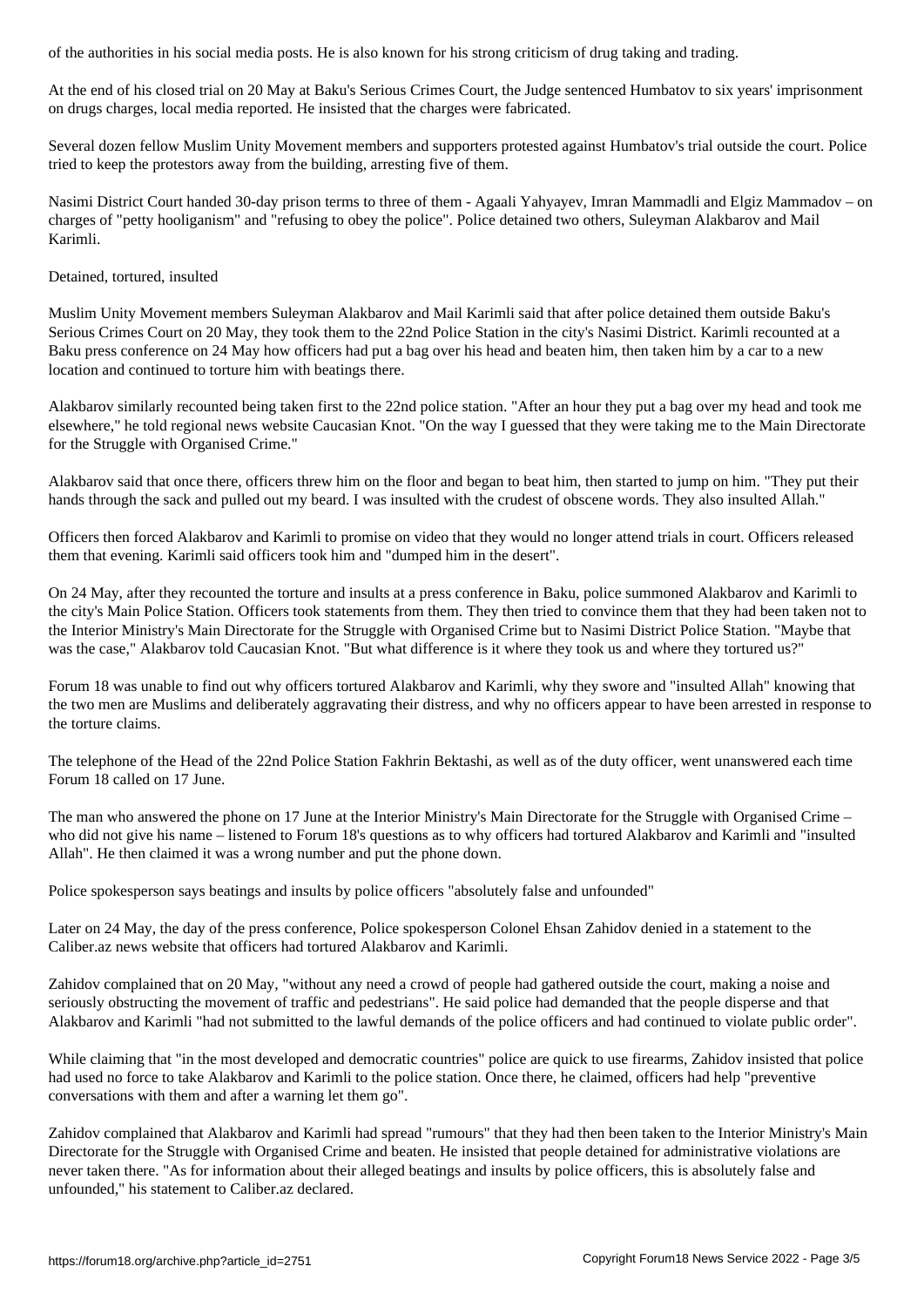their absurd contentions at the press conference earlier that day. "But they forget that spreading such knowing fabricated and unfounded allegations attracts legal responsibility."

Prison hunger strike over "inadmissible insult to the feelings of Muslim believers"

On 3 June, the leader of the Muslim Unity Movement, prisoner of conscience Taleh Bagirov (also known as Bagirzade), began a hunger strike in the high-security Qobustan prison, 40 kms (25 miles) south west of Baku. He is serving a 20-year sentence handed down in January 2017 (https://www.forum18.org/archive.php?article\_id=2254).

Bagirov is drinking water, his wife Leyla Ismayilzade noted. (Daytime temperatures in Qobustan are over 30 degrees Celsius, falling to about 20 degrees at night.)

Bagirov informed the prison administration in writing of his hunger strike and why he was conducting it. "Not only do the police torture believers, but their tormentors began to insult Allah," Muslim Unity Movement deputy leader Elchin Qasimov told Caucasian Knot. "Taleh Bagirzade considers this to be an inadmissible insult to the feelings of Muslim believers from the point of view of morality and ethics. He demands the punishment of the guilty."

Bagirov's wife Ismayilzade supported his protests. "Torture is nothing new, but insulting Allah is crossing a red line," she told Caucasian Knot. "He intends to maintain his hunger strike to the end. He said he would not stop until the guilty men are punished. He considers that every believer who has accepted Allah must voice their protest. Blasphemers must be punished."

Bagirov later clarified that he is not seeking punishment for the police officers so much as an admission of guilt. "According to Taleh, the main thing for him is the recognition by the state of the very fact of blasphemy and the beginning of an investigation," Bagirov's lawyer Bahruz Bayramov declared on 10 June.

Bagirov's lawyer, Fakhraddin Mehdiyev, was able to visit him on 14 June in Qobustan prison, the Muslim Unity Movement announced on its Facebook page. The lawyer said that although Bagirov has a high temperature, he is determined to continue his hunger strike.

Bagirov has been held in Qobustan strict regime prison since July 2017. The prison address is:

AZ-1080

Baki Shahari

Qaradag rayonu

Qobustan qasabasi

Habskhana

Others join Bagirov's hunger strike

Other members of the Muslim Unity Movement and fellow prisoners joined Bagirov's hunger strike. These included Abbas Huseyn, Jabbar Jabbarov, Polad Aslanov, Firudin Zeynalov and Seyfaddin Shirvanov. Also among them is Razi Humbatov, sentenced on 20 May (see above). (END)

Full reports on freedom of thought, conscience and belief in Azerbaijan (https://www.forum18.org/archive.php?query=&religion=all&country=23)

For more background, see Forum 18's Azerbaijan religious freedom survey (https://www.forum18.org/archive.php?article\_id=2429)

Forum 18's compilation of Organisation for Security and Co-operation in Europe (OSCE) freedom of religion or belief commitments (https://www.forum18.org/archive.php?article\_id=1351)

Follow us on Twitter @Forum\_18 (https://twitter.com/forum\_18)

Follow us on Facebook @Forum18NewsService (https://www.facebook.com/Forum18NewsService)

Follow us on Telegram @Forum18NewsService (https://t.me/s/forum18newsservice)

All Forum 18 text may be referred to, quoted from, or republished in full, if Forum 18 is credited as the source.